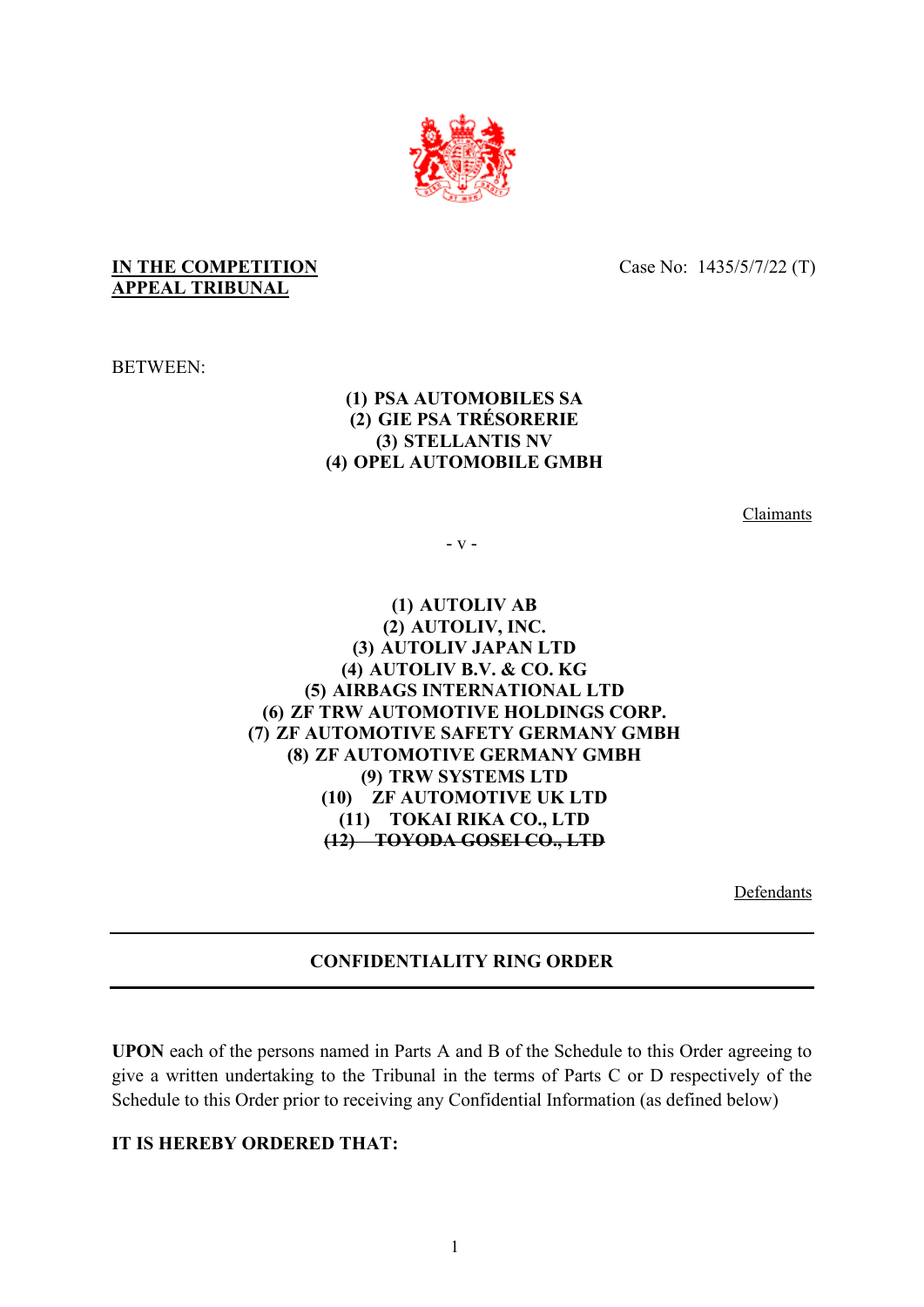#### 1. **DEFINITIONS**

For the purposes of this Order:

1.1. "*Confidential Information*" means Inner Confidentiality Ring Information and Outer Confidentiality Ring Information.

#### 1.2. "*Inner Confidentiality Ring Information*" means:

- (a) Documents or information provided by a Party to this Order, including any part of those documents and any information contained within those documents which:
	- (i) the disclosing Party has designated as Inner Confidentiality Ring Information in accordance with paragraph 6 of this Order; or
	- (ii) are designated as Inner Confidentiality Ring Information by the Tribunal; and
- (b) without prejudice to the generality of paragraph 1.2(a) above, documents insofar as they contain information or refer to the content of the documents/information provided under paragraph 1.2(a), including for the avoidance of doubt:
	- (i) working documents created by the receiving Party or its advisers or experts;
	- (ii) *inter partes* correspondence;
	- (iii) documents filed at the Tribunal, such as pleadings, witness evidence, expert reports, skeleton arguments, applications and draft orders; and
	- (iv) transcripts prepared by a third party service provider**;** and
- (c) for the avoidance of doubt, redacted versions of the documents described at paragraph 1.2(b) are not Inner Confidentiality Ring Information if they have been redacted so that they no longer contain information described at paragraph 1.2(a).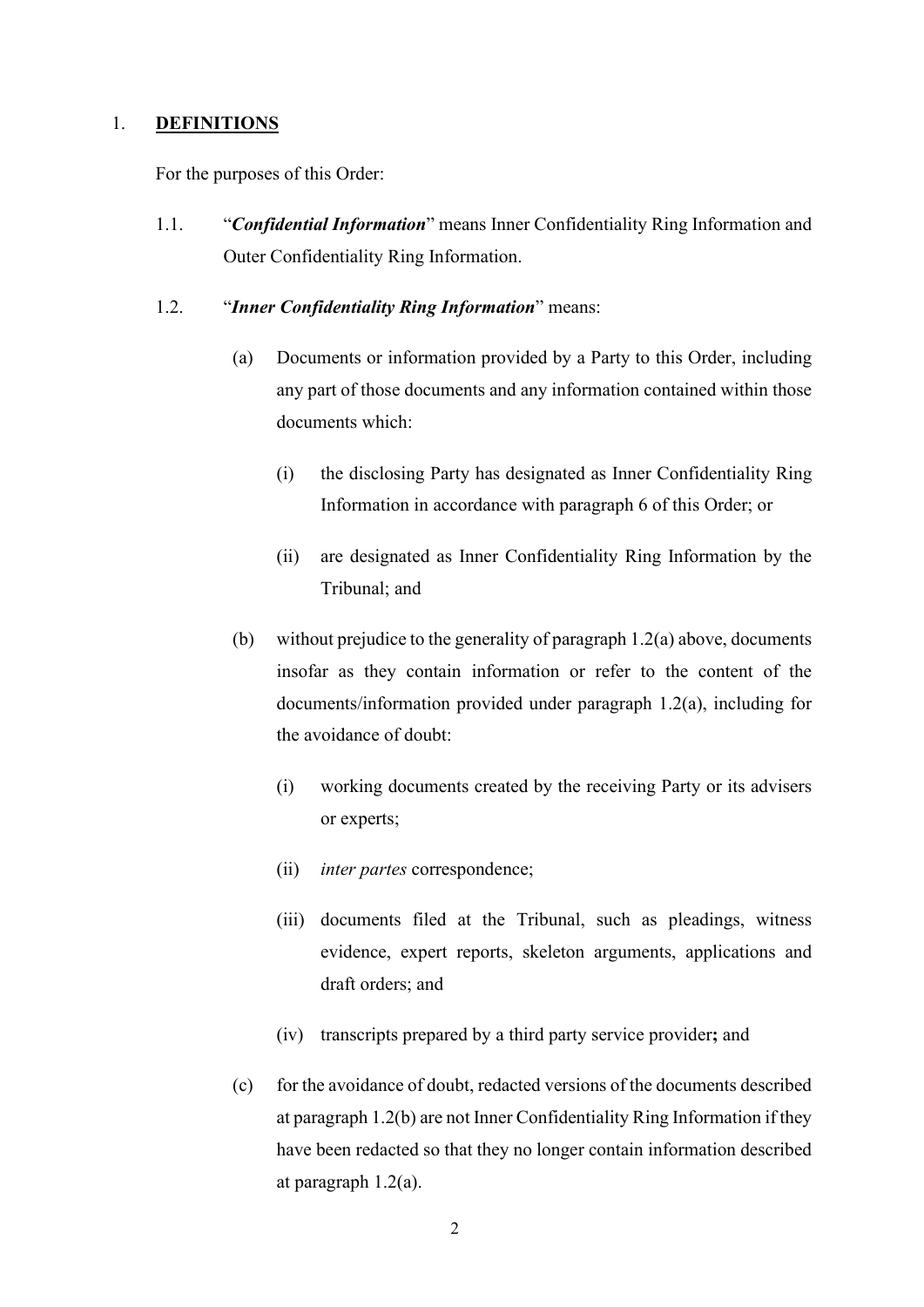#### 1.3. "*Inner Confidentiality Ring Members*" are:

- (a) those persons listed in Part A of the Schedule to this Order, as amended from time to time in accordance with the provisions of paragraph 5 or by an order of the Tribunal, who have given a signed undertaking to the Tribunal in the terms of Part C of the Schedule to this Order and (in the case of those persons who are added as Inner Confidentiality Ring Members in accordance with the provisions of paragraph 5 ) where the Proposing Party (as defined ) has complied with paragraph 5.1.1;
- (b) necessary secretarial and other support personnel including for the avoidance of doubt internal providers of eDisclosure or litigation support services (not including trainee solicitors or any person whose job title is *"paralegal"*) under the supervision of those persons identified at paragraph (a) , provided that such personnel have been informed of the confidential nature of the Confidential Information and the terms of Part C of the Schedule to this Order (for the avoidance of doubt, the purpose of making such person aware of the terms of such Part is to reinforce the importance of keeping the information confidential and not to impose additional obligations on such person); and
- (c) any external eDisclosure or litigation support provider engaged by any of the Parties in connection with the PSA Proceedings to provide eDisclosure or similar services in support of those persons identified in paragraph 1.3(a) who may have access to Inner Confidentiality Ring Information as a consequence of the provision of their services, provided that such provider has been informed of the confidential nature of the Confidential Information and the terms of Part C of the Schedule to this Order.
- (d) Nothing in this Order shall prevent firm management, personnel within the relevant law firms or chambers whose role is to assist with the firm or chambers' IT systems, auditors or the Solicitors Regulation Authority (**"SRA"**) from having access to documents on firm/chambers IT systems, subject to their usual confidentiality obligations.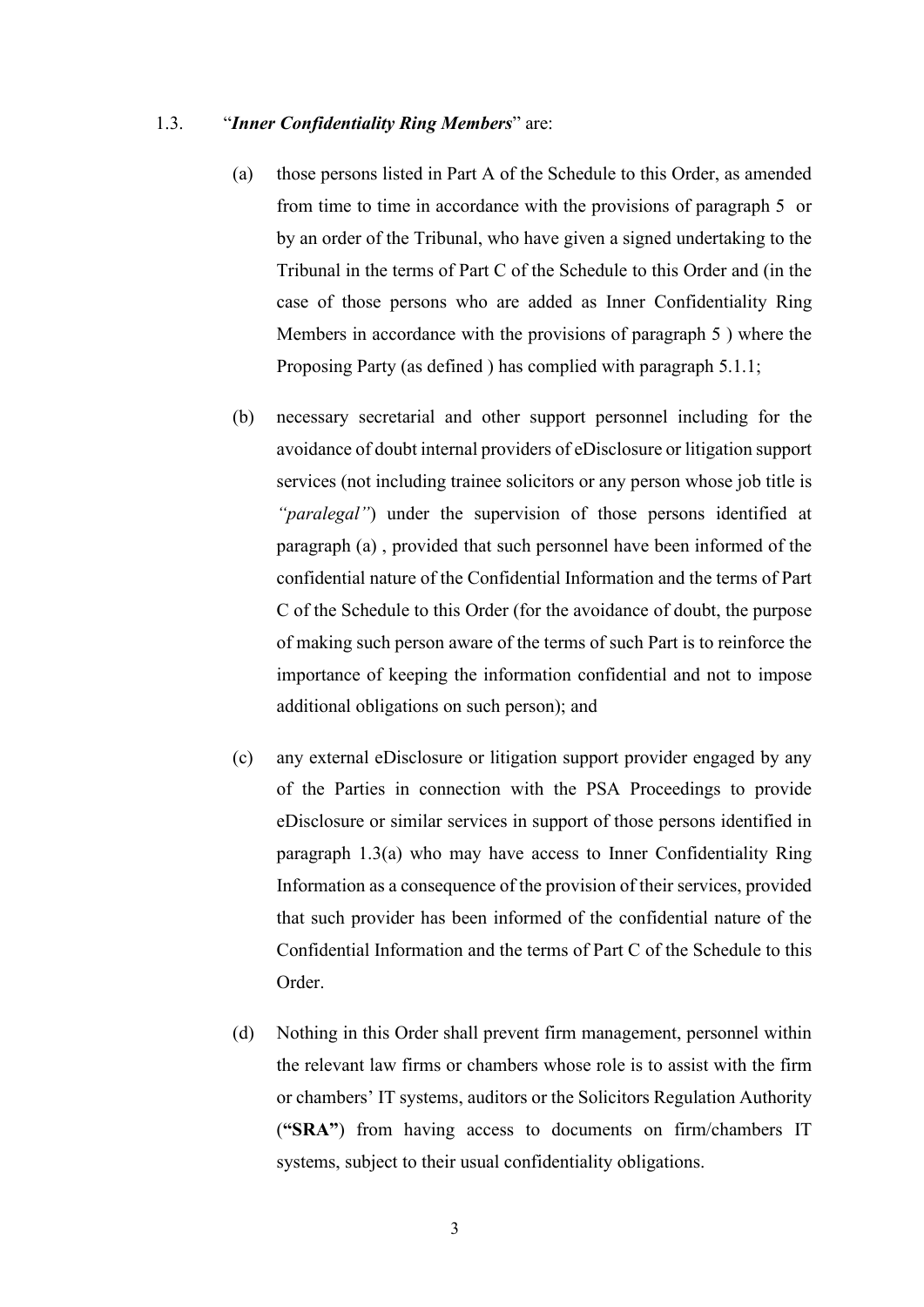#### 1.4. "*Outer Confidentiality Ring Information*" means:

- (a) Documents or information provided by a Party to this Order, including any part of those documents and any information contained within those documents which:
	- (i) the disclosing Party has designated as Outer Confidentiality Ring Information in accordance with paragraph 6 of this Order; or
	- (ii) are designated as Outer Confidentiality Ring Information by the Tribunal; and
- (b) without prejudice to the generality of paragraph 1.4(a) above, documents insofar as they contain or refer to the content of the documents/information provided under paragraph 1.4(a) including for the avoidance of doubt:
	- (i) working documents created by the receiving Party or its advisers or experts;
	- (ii) *inter partes* correspondence;
	- (iii) documents filed at the Tribunal, such as pleadings, witness evidence, expert reports, skeleton arguments, applications and draft orders; and
	- (iv) transcripts prepared by a third-party service provider;
- (c) for the avoidance of doubt, redacted versions of the documents described at paragraph 1.4(b) are not Outer Confidentiality Ring Information if they have been redacted so that they no longer contain information described at paragraph 1.4(a).

## 1.5. "*Outer Confidentiality Ring Members*" are:

- (a) Inner Confidentiality Ring Members;
- (b) those persons listed in Part B of the Schedule to this Order, as amended from time to time in accordance with the provisions of paragraph 5 or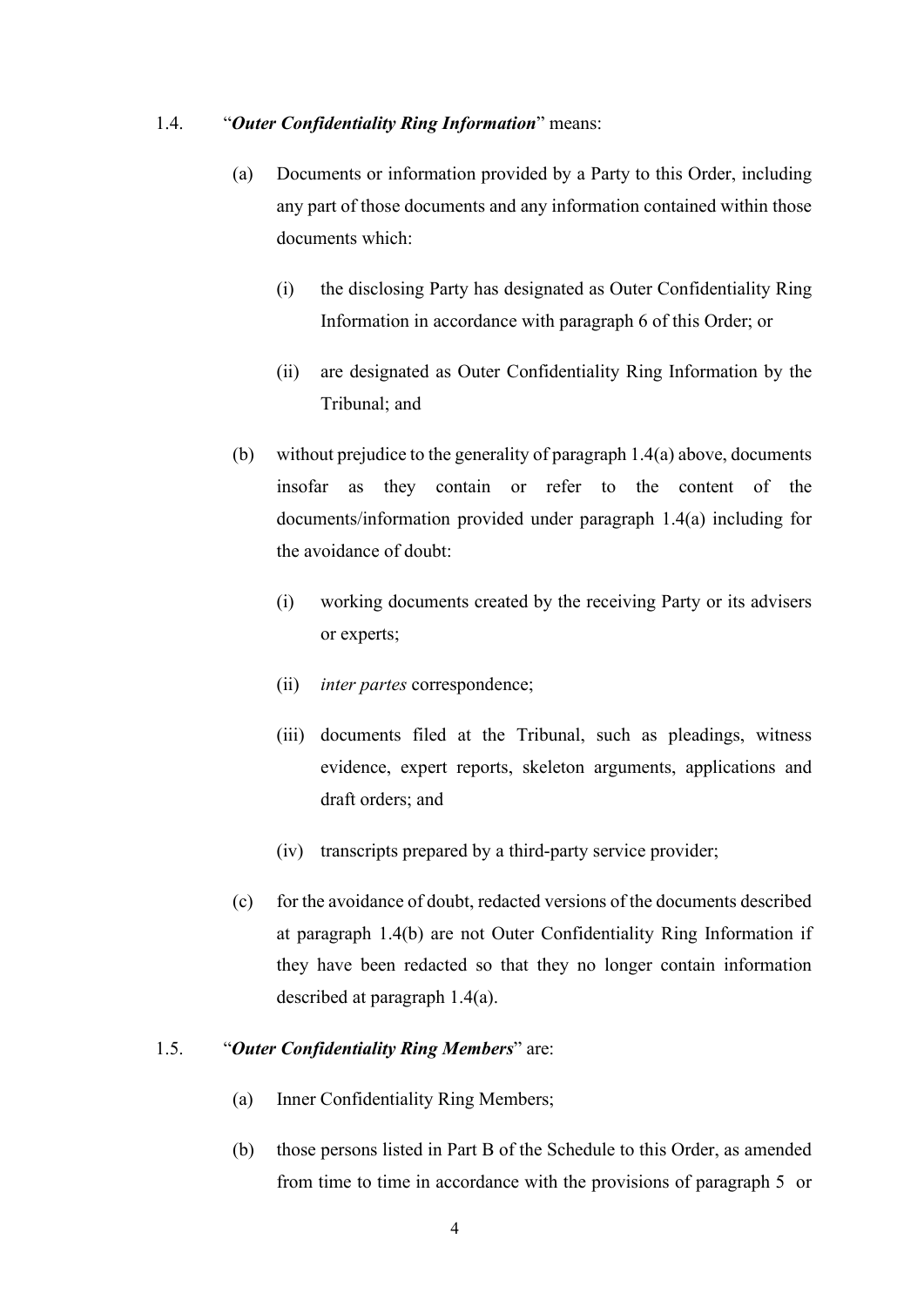by an order of the Tribunal, who have given a signed undertaking to the Tribunal in the terms of Part D of the Schedule to this Order and (in the case of those persons who are added as Outer Confidentiality Ring Members in accordance with the provisions of paragraph 5) where the Proposing Party (as defined) has complied with paragraph 5.1.1;

- (c) necessary secretarial and other support personnel including for the avoidance of doubt internal providers of eDisclosure or litigation support services (not including trainee solicitors or any person whose job title is *"paralegal"*) under the supervision of those persons identified in paragraphs 1.5(a) and (b), provided that such personnel have been informed of the confidential nature of the Confidential Information and the terms of Part D of the Schedule to this Order (for the avoidance of doubt, the purpose of making such person aware of the terms of such Part is to reinforce the importance of keeping the information confidential and not to impose additional obligations on such person); and
- (d) any external eDisclosure or litigation support provider engaged by one of the Parties in connection with the PSA Proceedings to provide eDisclosure or similar services in support of those persons identified in paragraphs 1.5(a) and (b), who may have access to Outer Confidentiality Ring Information as a consequence of the provision of their services, provided that such provider has been informed of the confidential nature of the Confidential Information and the terms of Part D of the Schedule to this Order.
- (e) Nothing in this Order shall prevent firm management, personnel within the relevant law firms or chambers whose role is to assist with the firm or chambers' IT systems, auditors or the SRA from having access to documents on firm/chambers IT systems, subject to their usual confidentiality obligations.
- 1.6. "*Parties*" means all of the parties to the PSA Proceedings, and *"Party"* means any of them.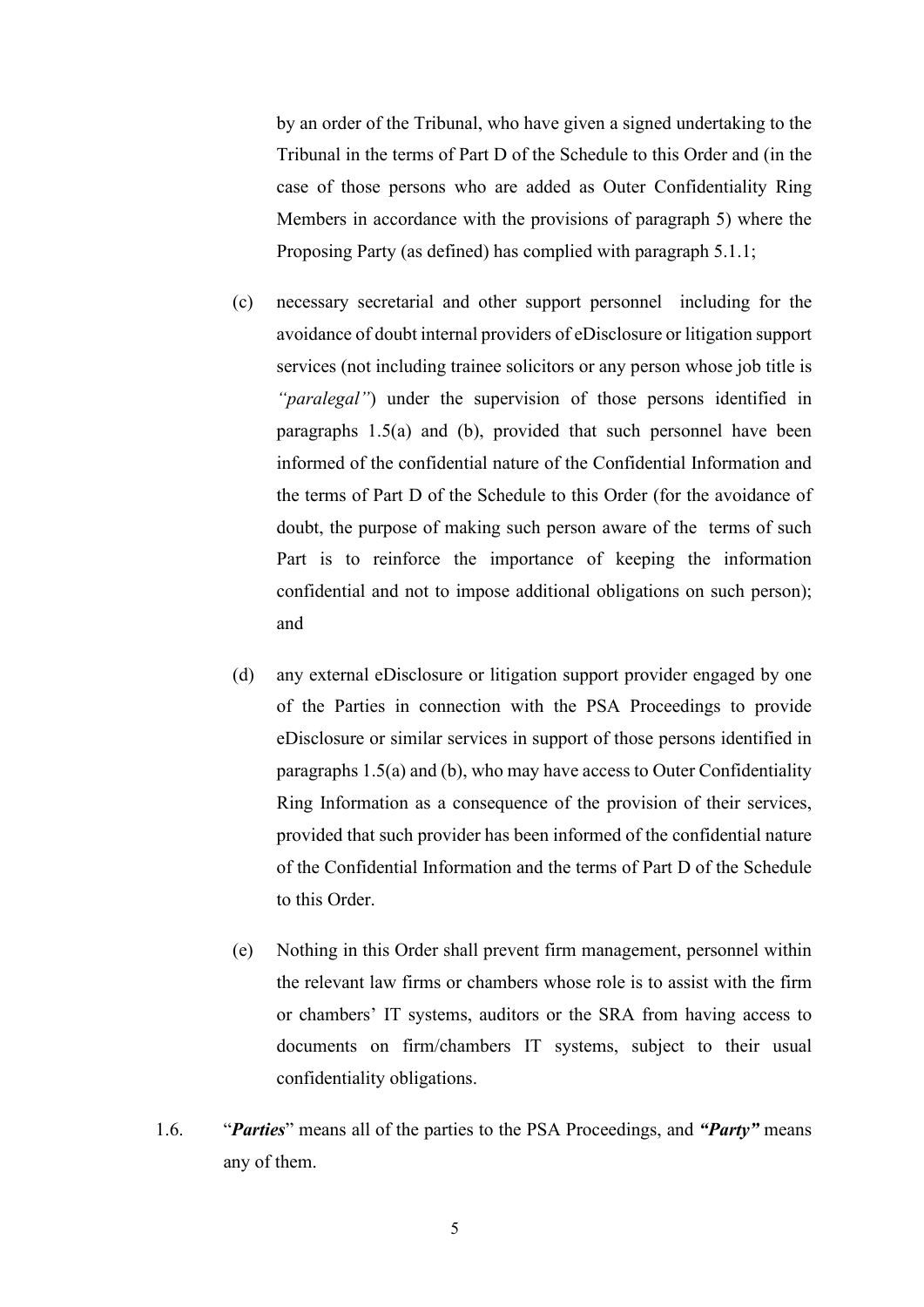1.7. "*PSA Proceedings*" means Case No: 1435/5/7/22 (T), including any appeal therefrom.

## 2. **INNER CONFIDENTIALITY RING INFORMATION**

Inner Confidentiality Ring Information provided in the context of the PSA Proceedings is to be provided or made available solely to the Inner Confidentiality Ring Members, to be held by them on the terms set out in Part C of the Schedule to this Order, subject to the following paragraphs of this Order.

## 3. **OUTER CONFIDENTIALITY RING INFORMATION**

Outer Confidentiality Ring Information provided in the context of the PSA Proceedings is to be provided or made available solely to Outer Confidentiality Ring Members, to be held by them on the terms as set out in:

- 3.1. if the individual is also an Inner Confidentiality Ring Member, Part C of the Schedule to this Order, subject to the following paragraphs of this Order; or
- 3.2. if the individual is not also an Inner Confidentiality Ring Member, Part D of the Schedule to this Order, subject to the following paragraphs of this Order.

# 4. **SCOPE OF THE ORDER**

Nothing in this Order or in its Schedule applies to documents and/or information received by a Party other than via the PSA Proceedings under the terms of this Order.

# 5. **ADDITIONS TO, OR REMOVAL FROM, THE INNER OR OUTER CONFIDENTIALITY RING**

- 5.1. If a Party (the "*Proposing Party*") wishes to add an additional person as an Inner Confidentiality Ring Member or as an Outer Confidentiality Ring Member:
	- 5.1.1. The Proposing Party shall notify and request the express written consent of the other Parties (each a "*Receiving Party*"), and when requesting such written consent shall specify the name and role of the proposed additional person and provide an explanation of why the addition is reasonable and necessary.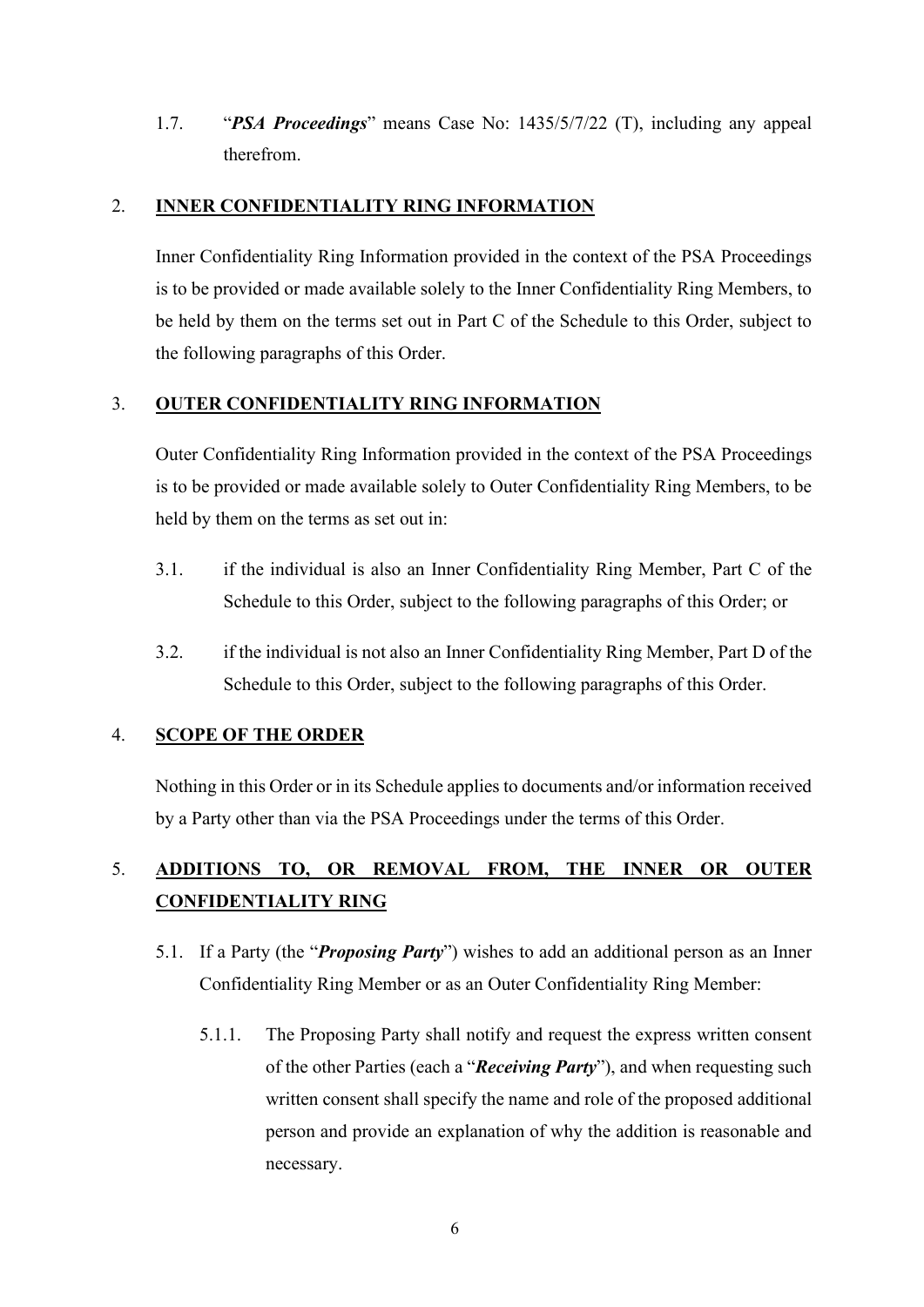- 5.1.2. Following receipt of a notice pursuant to paragraph 5.1.1 , a Receiving Party shall notify the Proposing Party in writing within 5 working days if it objects to such addition and state the reason(s) for the objection.
- 5.1.3. If express consent is given by all the Receiving Parties, or any Receiving Party fails to give express consent and fails to give written notice of objection within the 5 working day period specified in paragraph 5.1.2 :
	- (a) the Proposing Party will obtain a written undertaking from the additional person, in the terms of Part C or D (as applicable) of the Schedule to this Order; and
	- (b) the Proposing Party concerned will provide the written undertaking referred to in paragraph 5.1.3(a) and an amended version of Part A or B (as appropriate) of the Schedule to this Order to the Tribunal and the other Parties.
- 5.1.4. Upon those steps being completed, the additional person will become an Inner Confidentiality Ring Member or an Outer Confidentiality Ring Member (as applicable).
- 5.1.5. If any objection referred to in paragraph 5.1.2 is received within the 5 working day period there referred to, the Proposing Party may apply on notice to the Tribunal and the additional person will become an Inner Confidentiality Ring Member or an Outer Confidentiality Ring Member (as applicable) if the Tribunal so orders.
- 5.2. If a Party wishes to remove a person as an Inner Confidentiality Ring Member or an Outer Confidentiality Ring Member, that Party shall notify the other Parties and provide an amended version of Part A or B (as appropriate) of the Schedule to this Order to the Tribunal and the other Parties. The Party must also (so far as it is able to do so and it is technically possible) destroy, or procure that the removed person destroys, any copies of Confidential Information held by that person pursuant to this Order (in both hard and soft copy) or transfer such copies to persons who remain within the relevant Confidentiality Ring For the avoidance of any doubt, a Party may only remove a person whom it had (initially or by following the process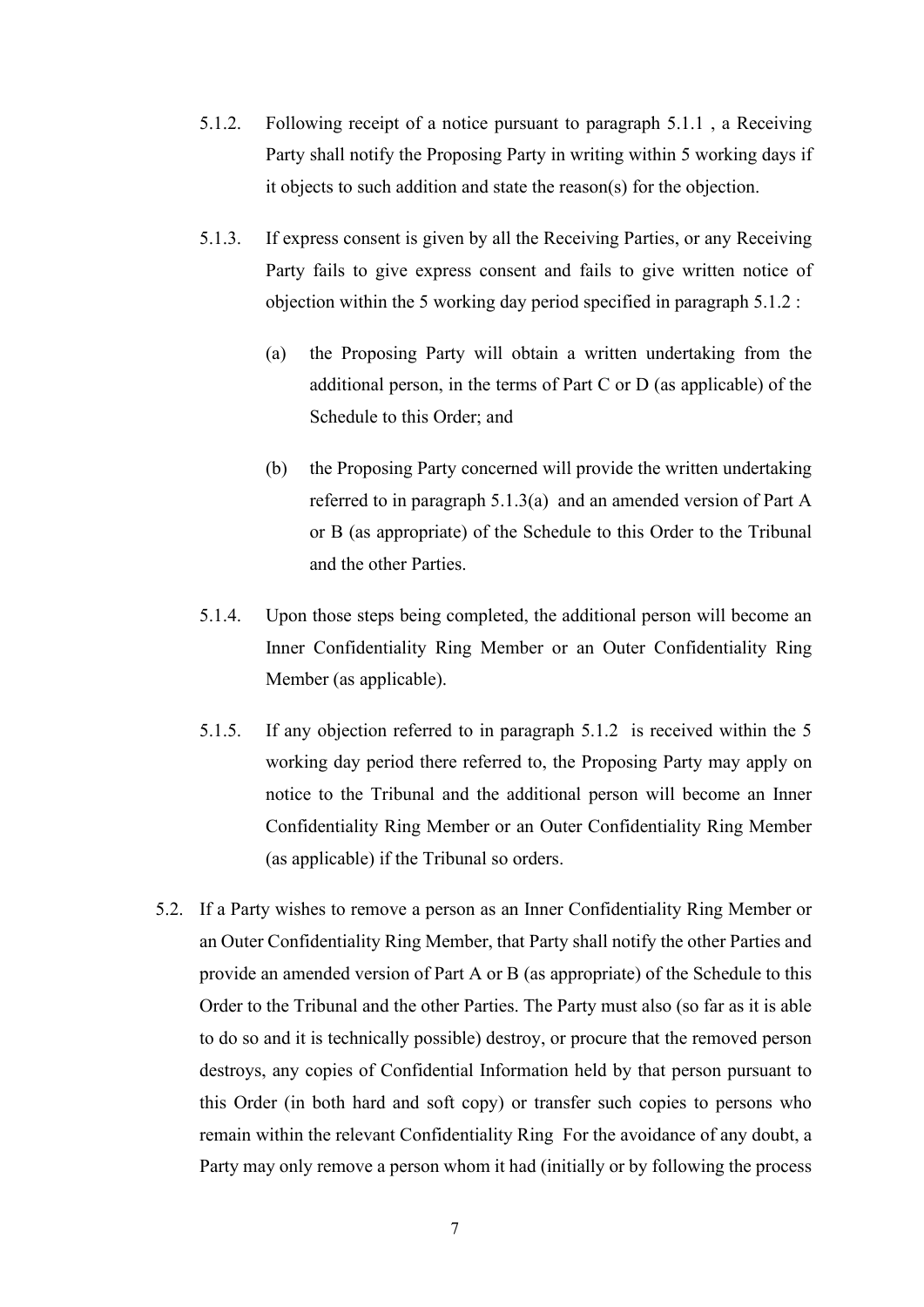in paragraph 5.1) proposed as an Inner Confidentiality Ring Member or an Outer Confidentiality Ring Member .

- 5.3. For the avoidance of doubt, a person who ceases to be an Inner Confidentiality Ring Member or an Outer Confidentiality Ring Member remains bound by the terms of the undertaking they have signed in relation to Confidential Information they received before they ceased to be an Inner Confidentiality Ring Member or an Outer Confidentiality Ring Member.
- 5.4. If a Party ceases to be involved in the PSA Proceedings, the persons nominated by that Party as Confidentiality Ring Members shall automatically cease to be Confidentiality Ring Members.

#### 6. **DESIGNATION OF DOCUMENTS/INFORMATION**

- 6.1. A Party providing a document/information in connection with the PSA Proceedings may designate that the document/information is: (i) Inner Confidentiality Ring Information; (ii) Outer Confidentiality Ring Information; or (iii) not confidential.
- 6.2. Designation of a document/information as Inner Confidentiality Ring Information or Outer Confidentiality Ring Information must be made in writing to the Party or Parties receiving the document/information. When making the request, each document containing information in respect of which confidential treatment is sought should be marked up as follows: (i) square brackets must be inserted around the confidential information; (ii) the information itself must be highlighted in yellow or some other prominent colour (that does not obscure the information underneath it); and (iii) each page of the document must include the header *"CONTAINS CONFIDENTIAL INFORMATION"*.
- 6.3. Any document/information that is not designated as Inner Confidentiality Ring Information or Outer Confidentiality Ring Information is not Confidential Information.
- 6.4. Failure to provide a designation for a document/information at the time the document/information is provided shall be deemed to be a designation that the document/information in question is not Confidential Information. A Party may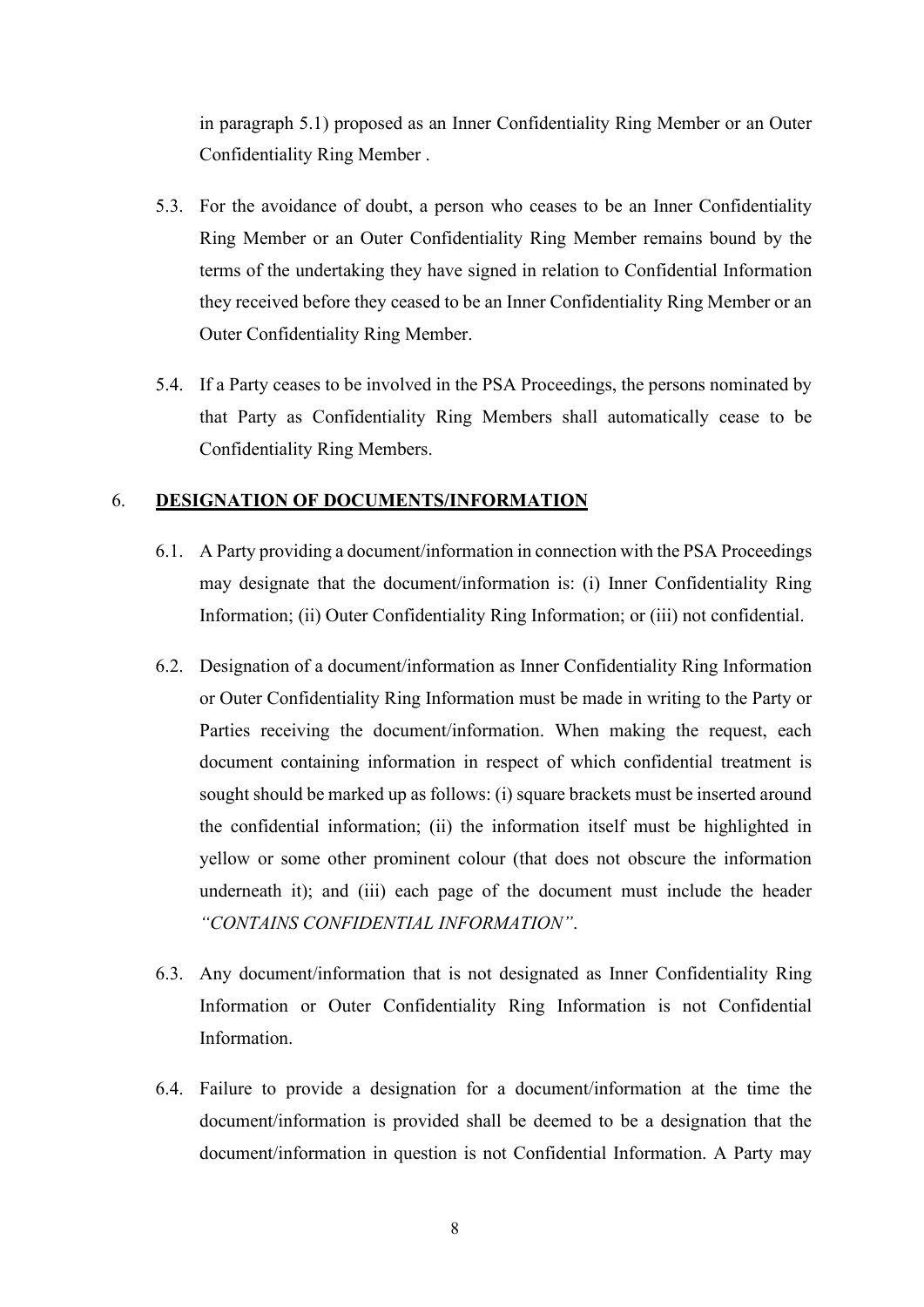alter the designation of a document/information to correct any erroneous designation by notice in writing to all Parties that received such document/information. The other Parties shall not be responsible for any action taken in the meantime in good faith reliance on the original designation.

- 6.5. A Party receiving documents/information in the PSA Proceedings may request that the disclosing Party or Parties amend the designation of a document/information that it has or they have provided (including amendment to a designation of not confidential) as follows:
	- 6.5.1. The requesting Party shall provide a written request to the disclosing Party or Parties (copied to the other Parties) specifying the following:
		- (a) the relevant document/information concerned;
		- (b) the designation the requesting Party believes is appropriate; and
		- (c) why it is reasonable and necessary for the designation of the document/information to be amended.
	- 6.5.2. A disclosing Party may consent in writing to amend the designation of any document(s)/information, with such consent not to be unreasonably withheld and, in any event, any response must be provided within 10 working days of having received the written request referred to in paragraph 6.5.1.
	- 6.5.3. Should the consent referred to in paragraph 6.5.2 not be obtained from each disclosing Party, the requesting Party may apply to the Tribunal for an order that the document/information should be designated as either: (i) Inner Confidentiality Ring Information; (ii) Outer Confidentiality Ring Information; or (iii) not confidential (as the requesting Party deems appropriate), provided that prior written notice is given of that application to the other Parties.

# 7. **PROVISION OF CONFIDENTIAL INFORMATION TO PERSONS OUTSIDE THE RINGS**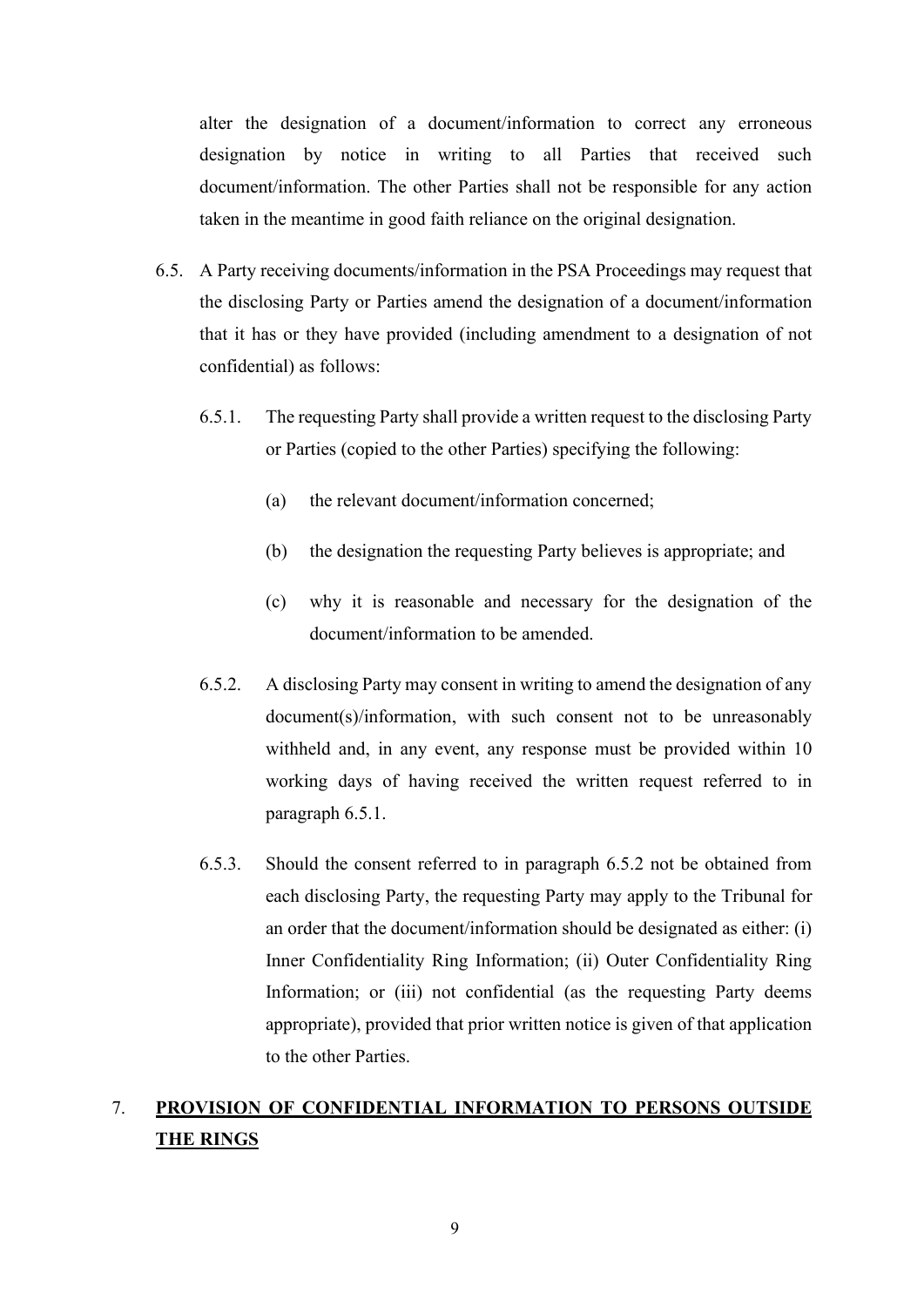- 7.1. Nothing in this Order prevents a Party, its advisors or experts from sharing (or from consenting to the sharing of) Confidential Information provided by that Party in the PSA Proceedings.
- 7.2. A Party that receives Confidential Information in the PSA Proceedings may request that:
	- 7.2.1. certain Confidential Information is to be provided or made available to one or more persons who are neither Inner Confidentiality Ring Members nor Outer Confidentiality Ring Members; and/or
	- 7.2.2. certain Inner Confidentiality Ring Information is to be provided or made available to one or more persons who are Outer Confidentiality Ring Members.
- 7.3. If a Party wishes such Confidential Information to be provided or made available to such persons:
	- 7.3.1. it shall notify and request the express written consent of the other Parties, specifying the name and role of the proposed person(s), the specific Confidential Information that is to be provided or made available to such person(s) (by reference to the relevant documents insofar as practicable) and provide an explanation of why it is reasonable and necessary for the Confidential Information to be provided or made available to such person(s);
	- 7.3.2. following receipt of a notice pursuant to paragraph 7.3.1, any recipient of such notice shall not unreasonably withhold or delay their consent and if any such recipient objects to Confidential Information being provided or made available to the proposed person, they shall notify the requesting Party in writing within 10 working days of receipt of the notice that they so object;
	- 7.3.3. if each recipient required to be provided with a notice under paragraph 7.3.1 (i) gives express consent or (ii) fails to give express consent and fails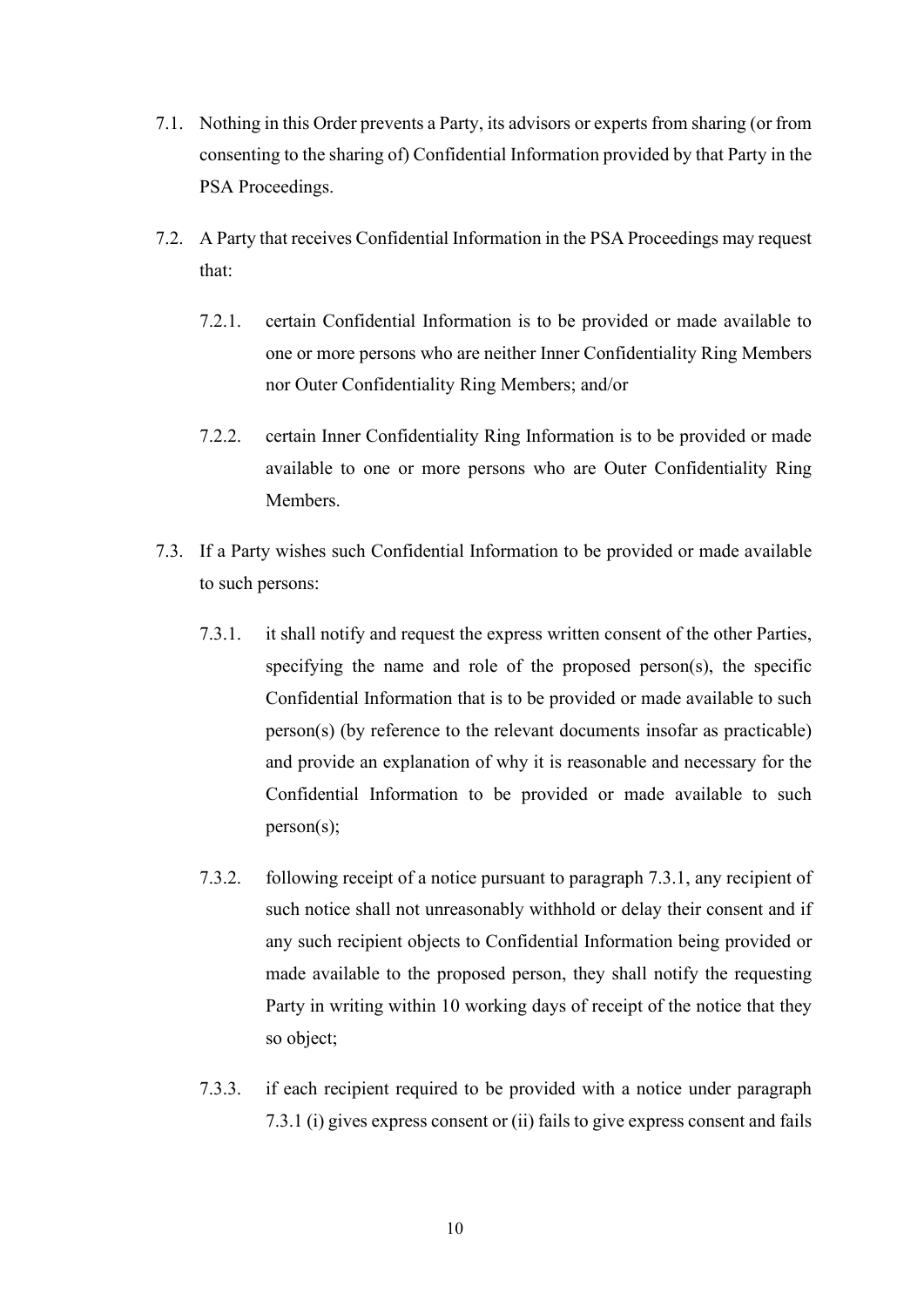to give written notice of objection within the 10 working day period specified in paragraph 7.3.2:

- (a) the proposing Party will obtain from such person(s) written undertaking(s) in the terms of Part C or D (as appropriate) of the Schedule to this Order, amended to list the specific documents and/or information that are to be provided or made available to such person(s);
- (b) the Party concerned will provide the written undertaking(s) referred to in paragraph 7.3.3(a) to the Tribunal and the other Parties; and
- (c) on the completion of those steps, the additional person may be provided with the documents and/or information.
- 7.4. If any objection referred to in paragraph 7.3.2 is received within the 10 working day period specified, the requesting Party may apply to the Tribunal, provided that prior written notice is given of such application to the other Parties. The additional person may be provided with the documents and/or information if the Tribunal so orders.

### 8. **COPIES OF CONFIDENTIAL INFORMATION**

8.1. Subject to the exceptions in paragraph 8.2, each Party must destroy copies of Confidential Information provided pursuant to this Order (in both hard and soft copy) (insofar as technologically possible) or make them inaccessible at the conclusion of the PSA Proceedings, or when that Party ceases to be involved in the PSA Proceedings, and at such time that Party shall notify its Inner Confidentiality Ring Member(s) and Outer Confidentiality Ring Member(s) that they must destroy (insofar as technologically possible) or make inaccessible all Confidential Information in their possession. (For the avoidance of doubt, the foregoing obligations and the corresponding obligations of individuals pursuant to the undertakings in Part C and D of the Schedule, do not require a Party or person to take steps beyond selecting the files in question and providing the Windows command to *"delete"* such files, and repeating such instruction with the copy of the file in the Windows *"recycle bin"*.) In such circumstances, each Party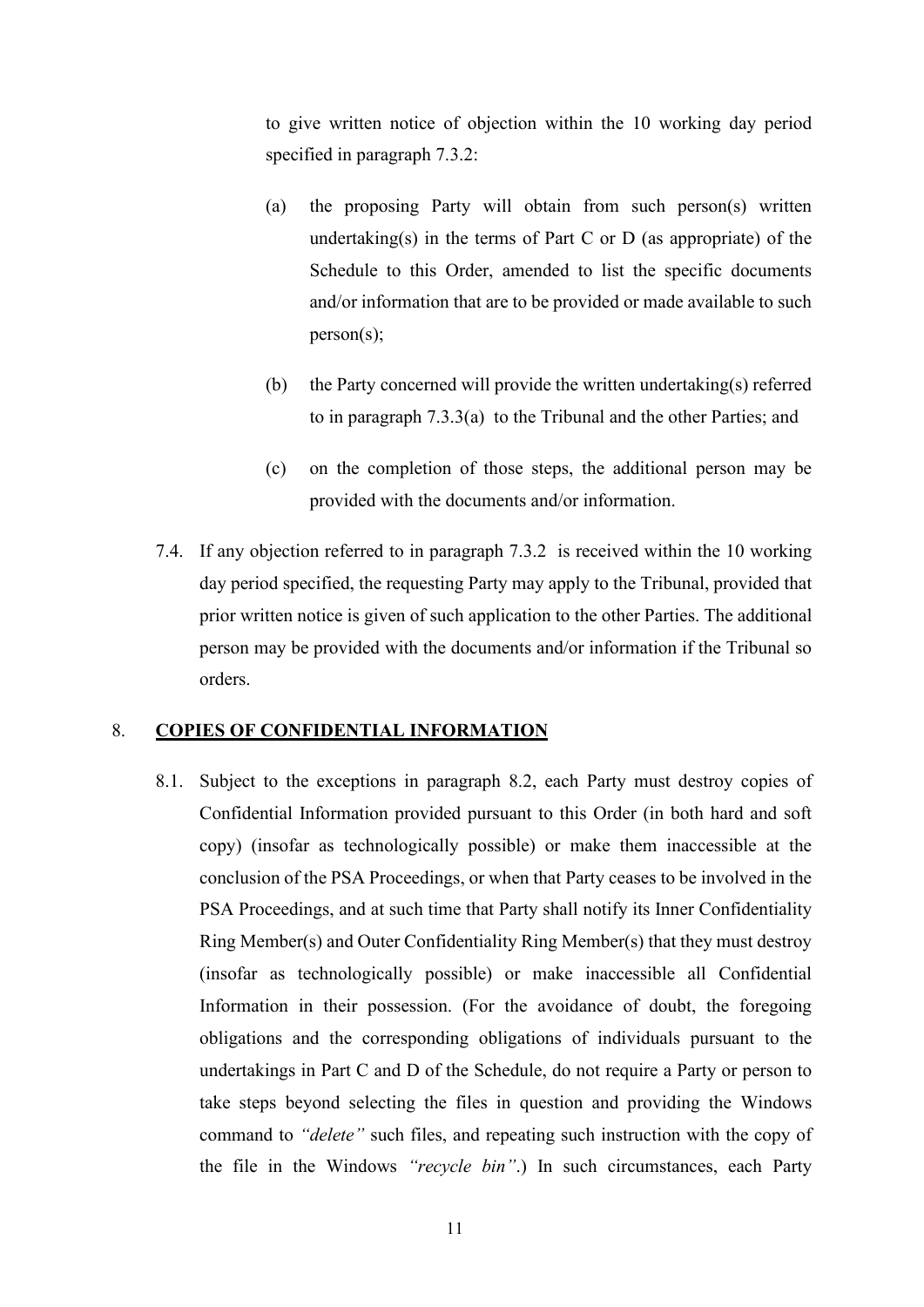concerned shall notify the remaining Parties within a reasonable time that the Confidential Information has been destroyed (insofar as technologically possible) or made inaccessible (as appropriate).

- 8.2. The obligation in paragraph 8.1 is subject to the following exceptions:
	- 8.2.1. Paragraph 8.1 does not apply to solicitors', counsel's or economists' notes.
	- 8.2.2. Paragraph 8.1 does not create an obligation to search for transitory or deeply stored (such as back-up tapes or similar off-line electronic copies) soft copies of Confidential Information which may exist on the computer system of the receiving Party and which cannot be recovered without special measures, provided that such documents and/or information will be promptly deleted in the event of the restoration of such copies.
	- 8.2.3. Paragraph 8.1 does not apply to Parties' copies of pleadings, evidence, skeleton arguments, transcripts, applications, draft orders, correspondence referred to at trial or in a hearing or submitted in the PSA Proceedings, as well as lawyer work product referring to Confidential Information, subject to continued compliance with the terms of this Order in respect of the Confidential Information contained within such documents.
	- 8.2.4. Paragraph 8.1 does not apply to a Party in respect of the Confidential Information it provided.

## 9. **UNAUTHORISED DISCLOSURE OF CONFIDENTIAL INFORMATION**

In the event of any disclosure of Confidential Information other than in a manner authorised by this Order, including any unintentional or inadvertent disclosure, solicitors for the improperly disclosing Party shall as soon as reasonably practicable notify the improper recipient(s) and the solicitors for the Party or Parties which provided the Confidential Information in the PSA Proceedings, and the improperly disclosing Party shall use all reasonable endeavours to further prevent unauthorised disclosure including for example using all reasonable endeavours to retrieve all copies of the Confidential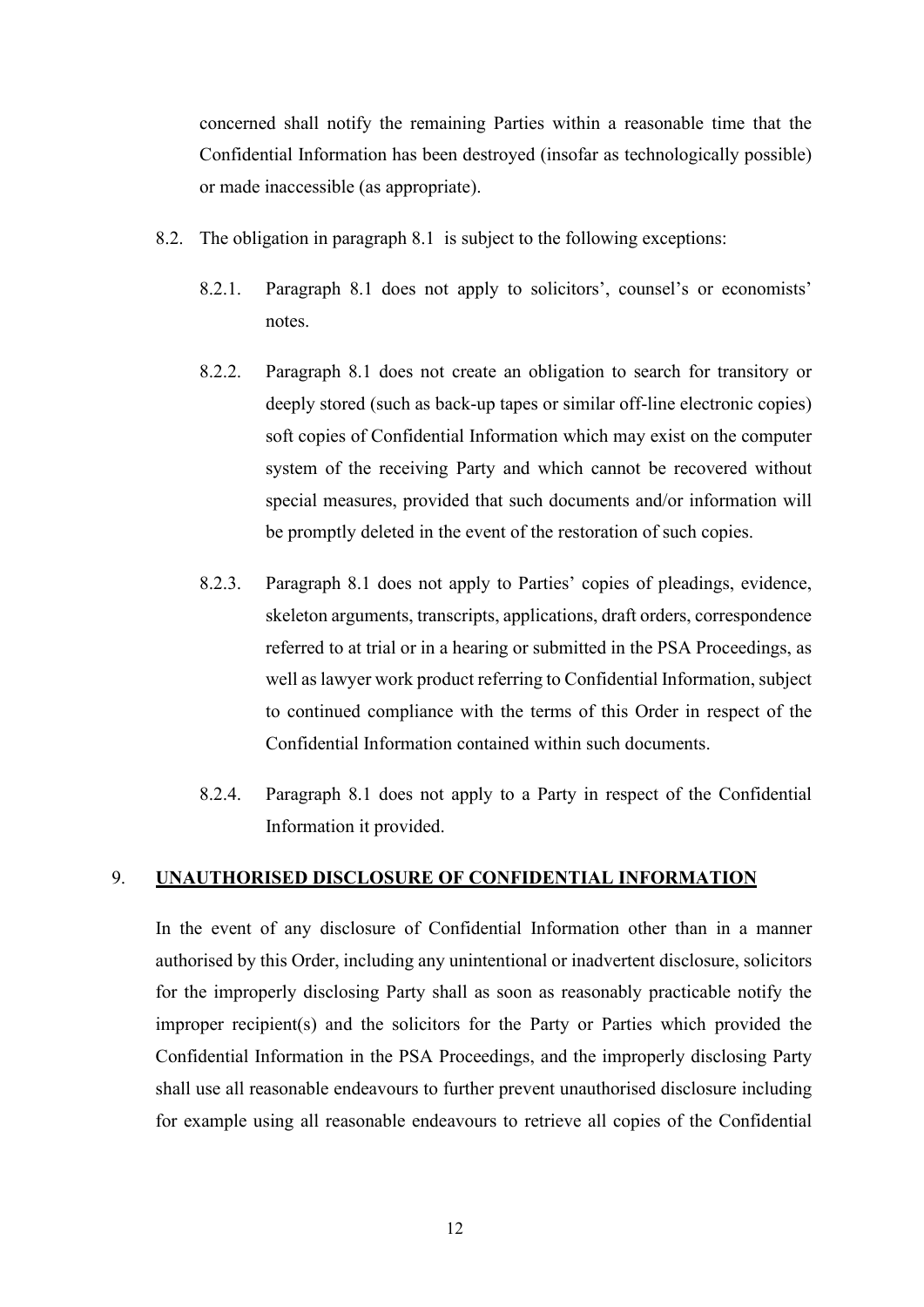Information from the improper recipient(s) thereof and secure the agreement of such recipient(s) not to further disseminate the Confidential Information in any form.

#### 10. **DISCLOSURE PURSUANT TO COURT ORDER**

If at any time any Confidential Information is made the subject of a court disclosure or discovery order (or similar) anywhere in the world, the person upon whom the order is served shall immediately give written notice to the solicitors of the Party or Parties which produced the Confidential Information. If no Party which provided the Confidential Information in the PSA Proceedings takes steps to prevent the further disclosure of such Confidential Information within 10 working days of the date on which such written notice was given, the Party against whom the order was made may produce such Confidential Information but shall take all reasonable measures to have the Confidential Information treated in accordance with the terms of this Order. For the avoidance of doubt, this paragraph applies only to a Party who is the recipient of Confidential Information provided in the PSA Proceedings and does not apply to the Party which provides the Confidential Information in the PSA Proceedings.

## 11. **ENFORCEMENT OF THE ORDER, LIBERTY TO APPLY AND COSTS**

- 11.1. In the event of any anticipated or actual breach of this Order, any Party may seek to enforce the terms of this Order.
- 11.2. The costs of compliance with and of drafting this Order shall be costs in the case in the PSA Proceedings.
- 11.3. There shall be liberty to apply to vary the terms of this Order.

#### 12. **NOTICES**

- 12.1. Any notice, consent or objection to be given under or in connection with this Order (each a "*Notice"* for the purposes of this paragraph) shall be in writing.
- 12.2. Service of a Notice must be effected by email.
- 12.3. Notices shall be addressed as follows: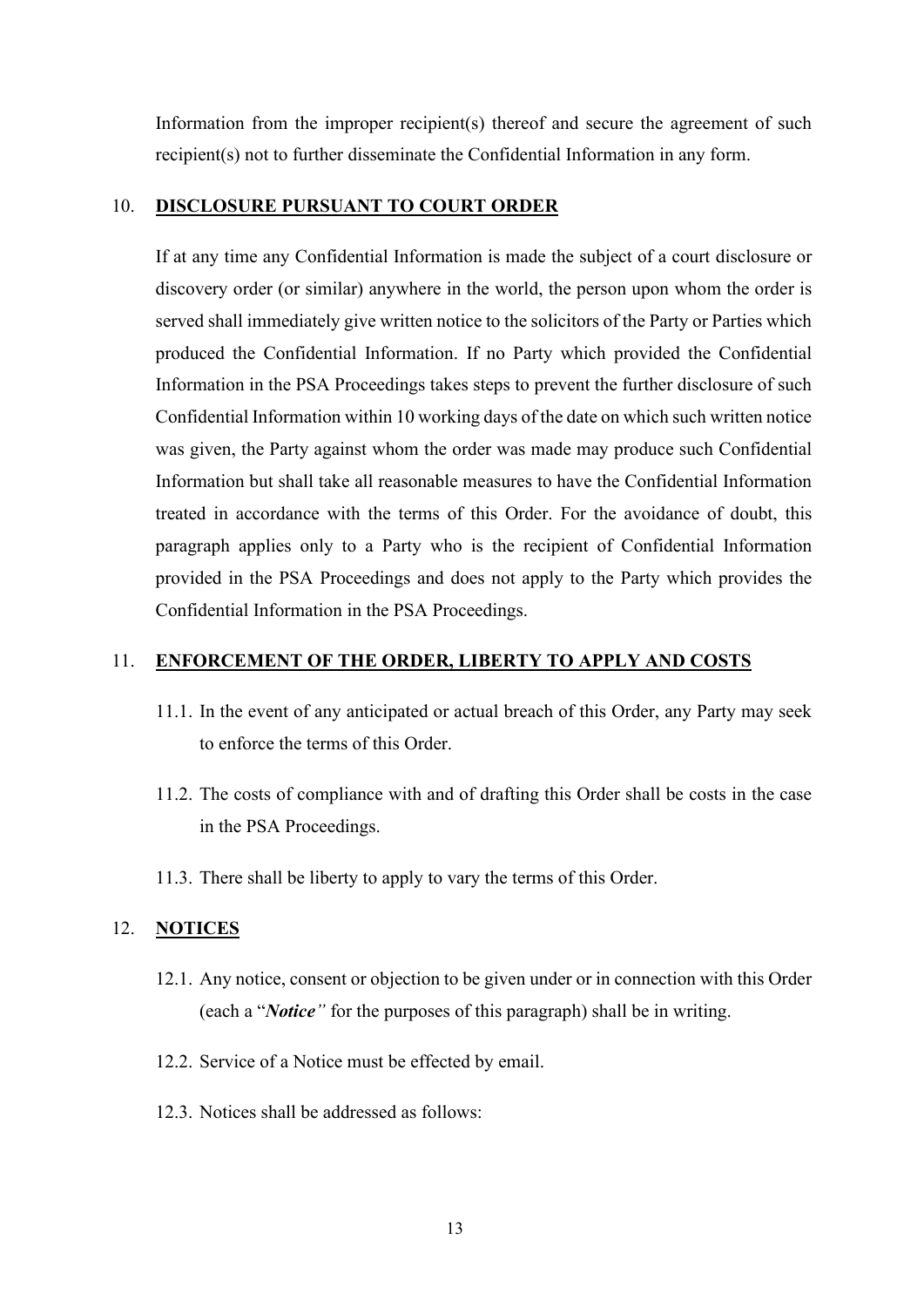12.3.1. Notices for any of the Claimants shall be addressed to Hausfeld & Co LLP, for the attention of Tom Bolster.

Email address: tbolster@hausfeld.com

Reference: L0267.0001

12.3.2. Notices for the First to Fifth Defendants shall be addressed to White & Case LLP, for the attention of Charles Balmain and Raif Hassan.

Email Address: cbalmain@whitecase.com

rhassan@whitecase.com

Reference: 7554049-0005/CB/RH/FA

12.3.3. Notices for the Sixth to Tenth Defendants shall be addressed to Macfarlanes LLP, for the attention of Cameron Firth and Caja Griesenbach.

Email Address: cameron.firth@macfarlanes.com

caja.griesenbach@macfarlanes.com

Reference: CAFF/CCGG/677589

12.3.4. Notices for the Eleventh Defendant shall be addressed to Steptoe & Johnson UK LLP, for the attention of Charles Whiddington and Angus Rodger.

Email Address: cwhiddington@steptoe.com

arodger@steptoe.com

Reference: CRW/AR/026378.0003

**Justin Turner QC**

Chairman of the Competition Appeal Tribunal

Made: 7 June 2022 Drawn: 21 June 2022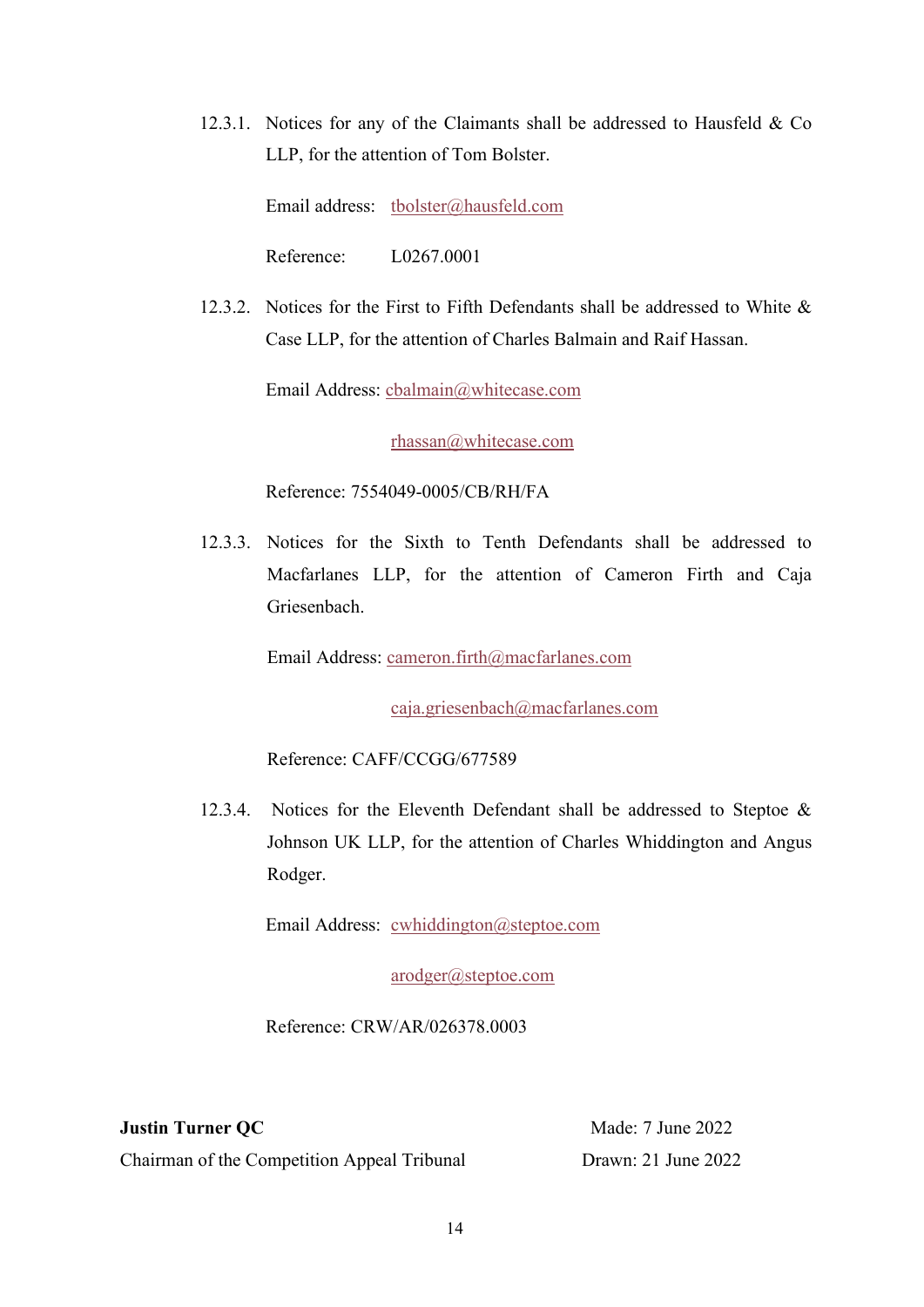## **SCHEDULE**

#### **PART A: Inner Confidentiality Ring Members**

#### **Claimants**

### *Hausfeld & Co LLP*

- − Laurent Geelhand
- − Tom Bolster
- − Tim Brown
- − Amandine Gueret
- − Sofie Edwards
- − Charles Laporte-Bisquit
- − Sara Berger
- − Jamie Nicolaides
- − Quinten Ijland

## *Counsel*

- − Colin West QC (Brick Court Chambers)
- − Sean Butler (Blackstone Chambers)

## **First to Fifth Defendants**

*White & Case LLP*

- − Charles Balmain
- − Tilman Kuhn
- − Raif Hassan
- − Mathis Rust
- − Cristina Caroppo
- − Felix Aspin
- − Millie Lehmann
- − Isabella Conceicao Silva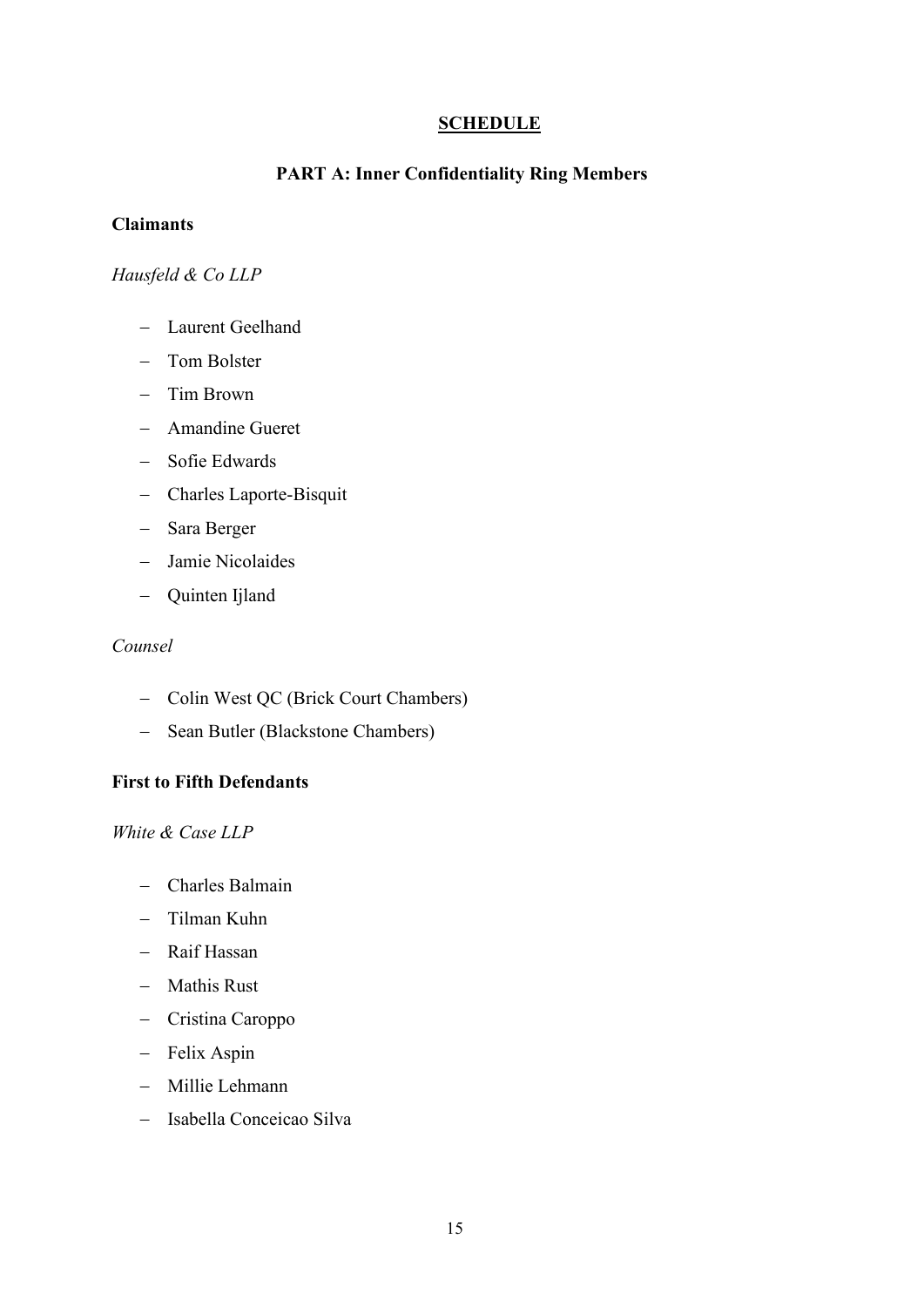## *Counsel*

- − Robert O'Donoghue QC
- − Hugo Leith
- − Charlotte Thomas

### **Sixth to Tenth Defendants**

## *Macfarlanes LLP*

- − Cameron Firth
- − Caja Griesenbach
- − Tilly Henderson
- − Chris Wood

## *Gleiss Lutz Hootz Hirsch*

- Wolfgang Bosch

### *Counsel*

- Sarah Ford QC
- David Bailey

## **Eleventh Defendant**

## *Steptoe and Johnson UK LLP*

- − Charles Whiddington
- − Angus Rodger
- − Yumiko Takahashi
- − Natalia Gofman
- − Danyal Arnold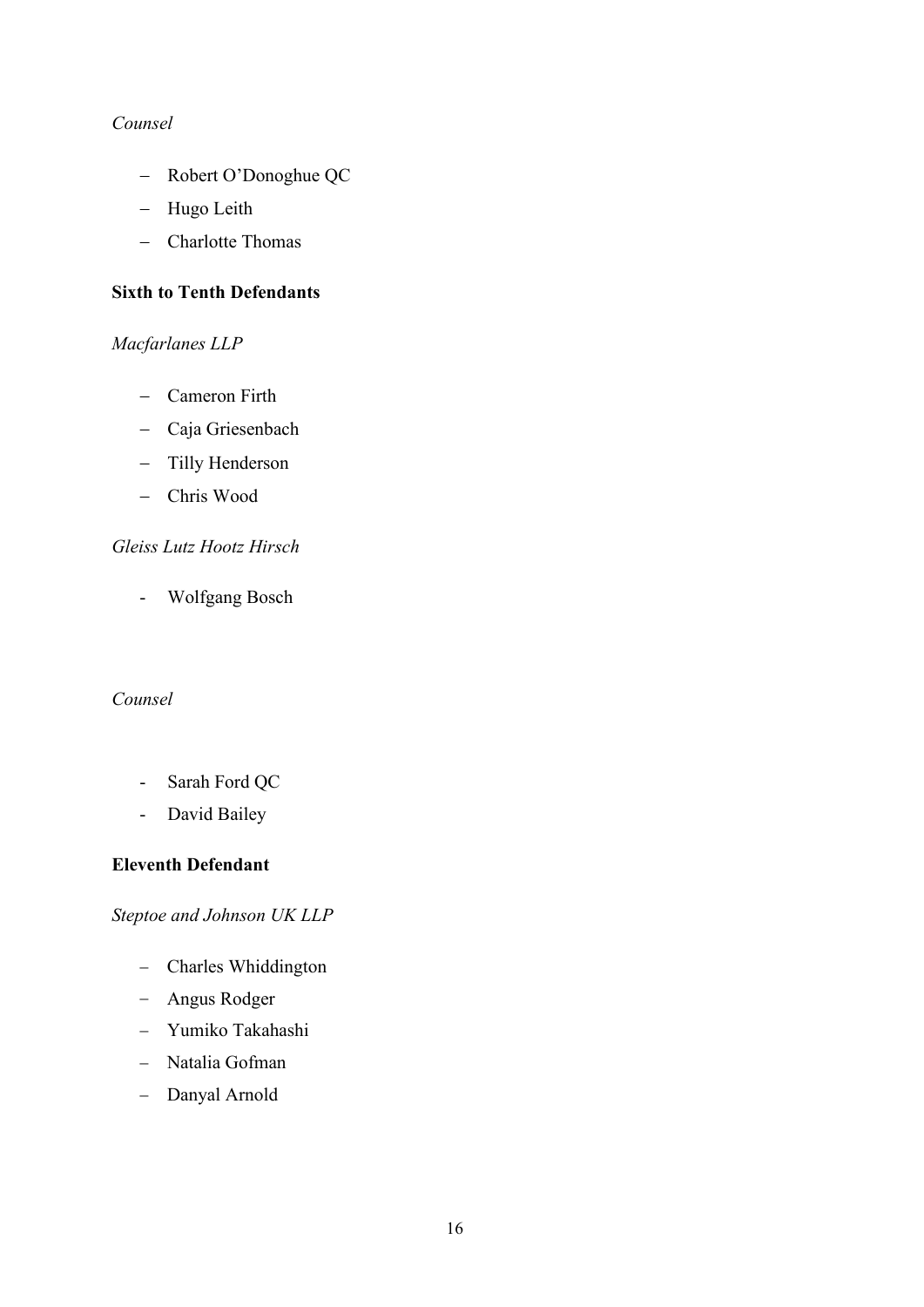# *Counsel*

- Marie Demetriou QC
- Daniel Piccinin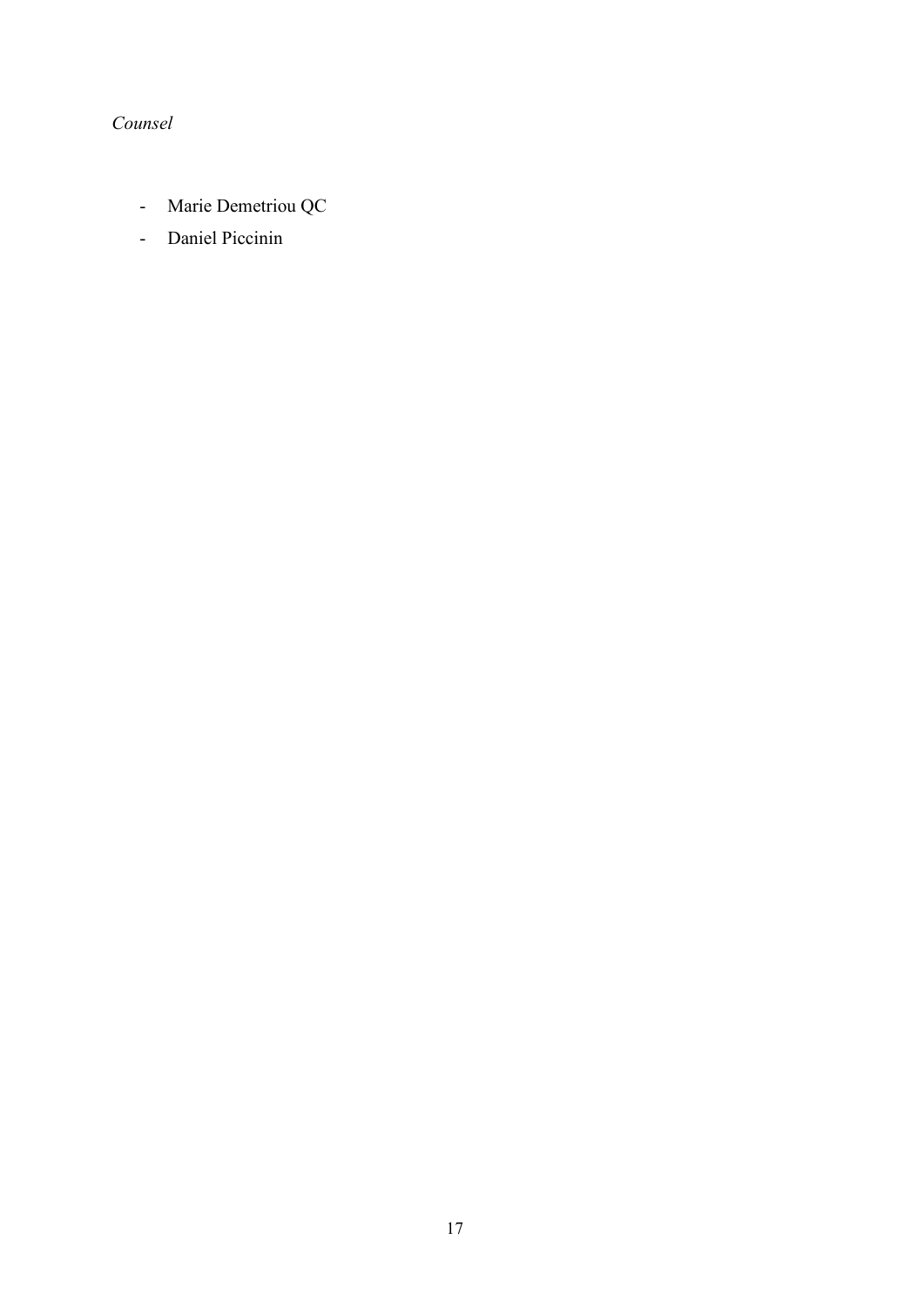## **PART B: Outer Confidentiality Ring Members**

*(excluding Outer Confidentiality Ring Members who are also Inner Confidentiality Ring Members)*

## **Claimants**

*Stellantis*

- *Séverine Loreau, Legal Counsel*
- *Federica Gaudino, Legal Counsel*
- *Andrea Spalluto, Legal Counsel*
- *Marcella Ortolan, Practice Leader Antitrust and Competition Law*
- *Giorgio Fossati, General Counsel*

## **First to Fifth Defendants**

− Anthony Nellis, General Counsel

## **Sixth to Tenth Defendants**

## *ZF Friedrichshafen*

- *Sebastian Windolf, Legal Counsel*
- *Holly Swanson, Legal Counsel*

## **Eleventh Defendant**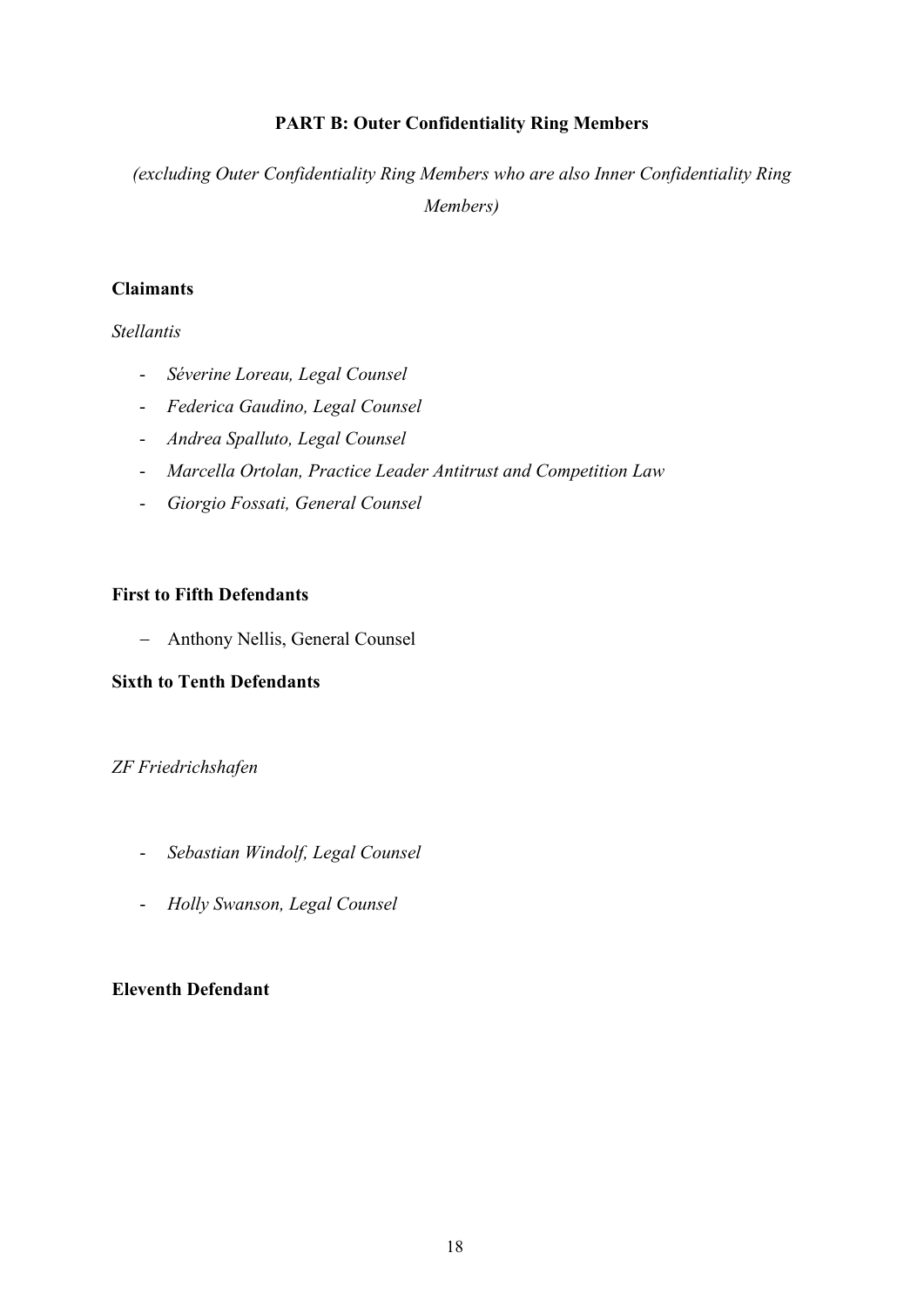#### **PART C**

# **UNDERTAKING (TO BE PROVIDED BY INNER CONFIDENTIALITY RING MEMBERS)**

In respect of any Inner Confidentiality Ring Information and/or Outer Confidentiality Ring Information disclosed to them pursuant to this Order, each Inner Confidentiality Ring Member undertakes that they will comply with the following requirements, to the extent applicable to them.

I, [**name**], of [**company**] being [**legal or other qualification or position**] undertake to the Tribunal and each of the Parties as follows:

- 1. I have read and understand the Tribunal's Order of [DATE] and understand that Order and implications of giving this undertaking.
- 2. I have read Rule 102 of the Tribunal Rules 2015 and am aware of and will comply with the obligations imposed by the rule.
- 3. I will not disclose Inner Confidentiality Ring Information to any person who is not an Inner Confidentiality Ring Member, including by reading it out in open proceedings (except to the extent that I am aware of the same information from another document that does not constitute "Confidential Information" and that was not obtained in breach of this undertaking or of the Tribunal's Order).
- 4. I will not disclose Outer Confidentiality Ring Information to any person who is not an Outer Confidentiality Ring Member, including by reading it out in open proceedings (except to the extent that I am aware of the same information from another document that does not constitute "Confidential Information" and that was not obtained in breach of this undertaking or of the Tribunal's Order).
- 5. I will use the Confidential Information only for the purpose of the PSA Proceedings and for the purpose of no other current or future proceedings or proposed proceedings, dispute, complaint, or other use whatsoever in any jurisdiction (except to the extent that I am aware of the same information from another document that does not constitute "Confidential Information" and that was not obtained in breach of this undertaking or of the Tribunal's Order).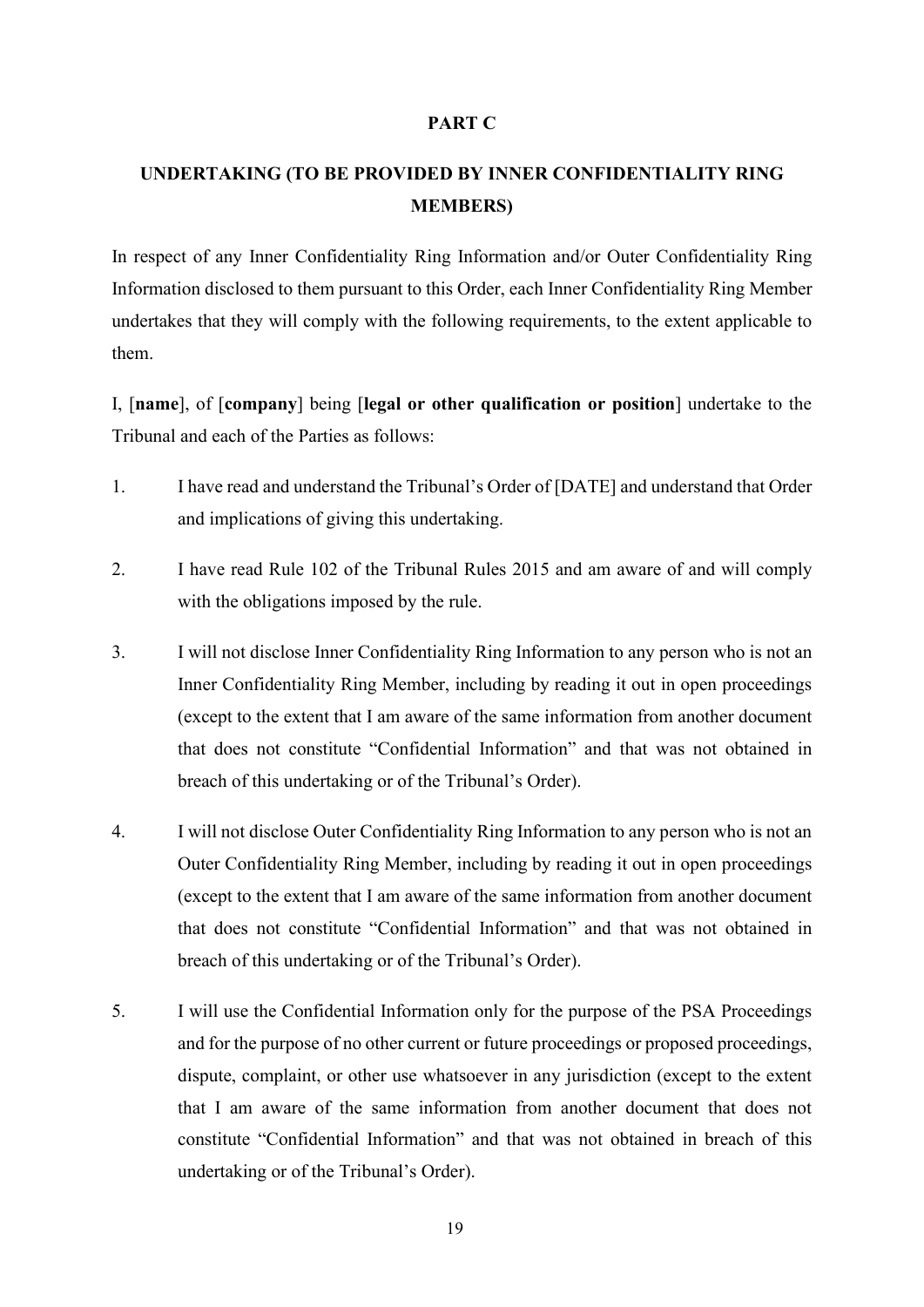- 6. The documents containing any Inner Confidentiality Ring information will remain in my custody or the custody of another Inner Confidentiality Ring Member at all times and be held in a manner appropriate to the circumstances so as to prevent unauthorised access.
- 7. The documents containing any Outer Confidentiality Ring Information will remain in my custody or the custody of another Outer Confidentiality Ring Member at all times and be held in a manner appropriate to the circumstances so as to prevent unauthorised access.
- 8. The production of further copies by me of the documents containing the Inner Confidentiality Ring Information shall be limited to those required for the use of the Inner Confidentiality Ring Members for the purposes of these proceedings only and such copies shall be held in accordance with paragraph 5 of this undertaking.
- 9. The production of further copies by me of the documents containing the Outer Confidentiality Ring Information shall be limited to those required for the use of the Outer Confidentiality Ring Members for the purposes of these proceedings only and such copies shall be held in accordance with paragraph 5 of this undertaking.
- 10. Subject to the exceptions in paragraph 8.2 of the Order, and to the extent permitted by law, any and all copies of Confidential Information which are within my control will be securely disposed of insofar as is technologically possible or rendered inaccessible from any computer systems, disk or device, so that the Confidential Information is not available to any person at the conclusion of the PSA Proceedings or upon receiving a notice in accordance with paragraph 8.1 of the Order.

Signed:

Name:

Date:

20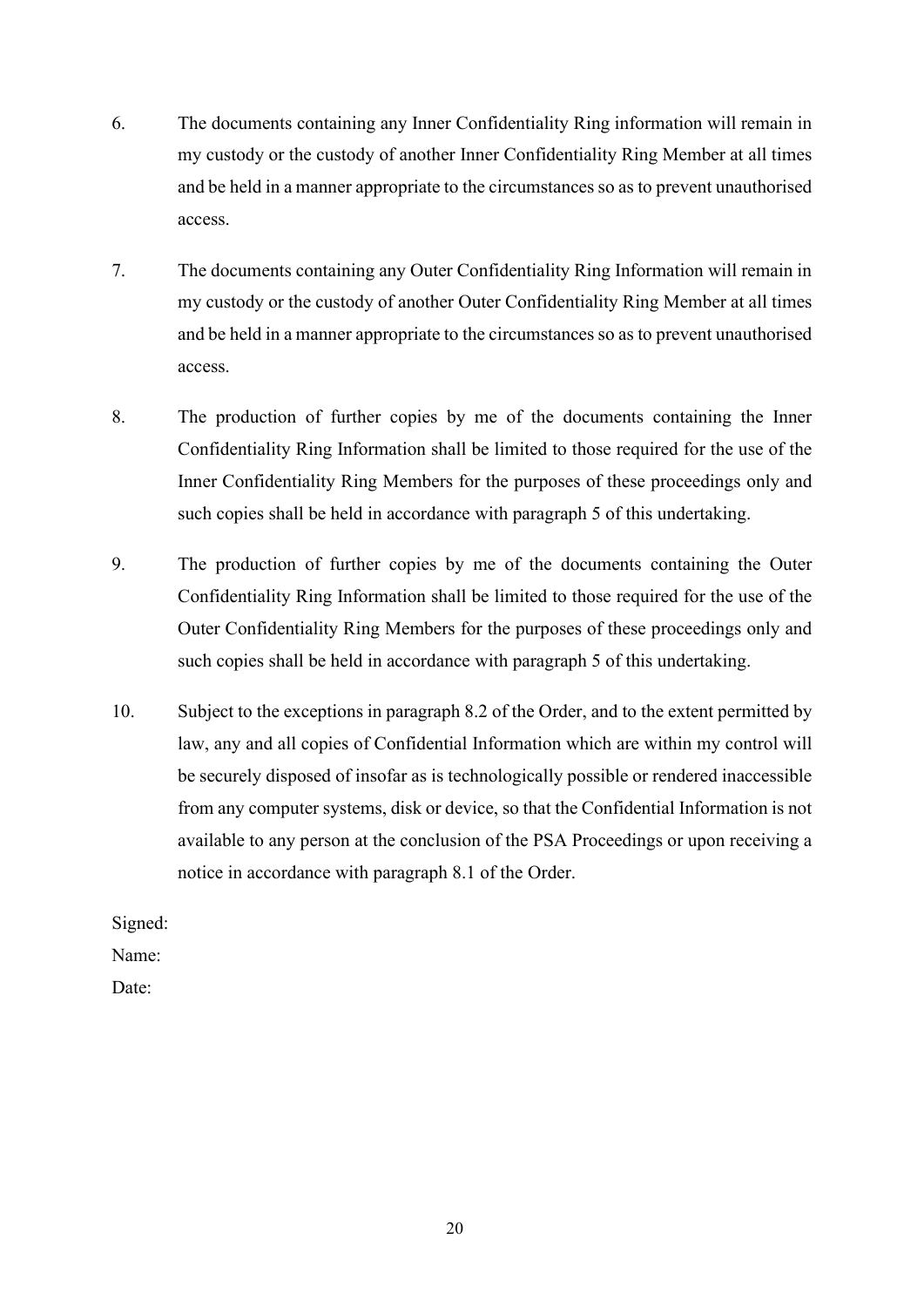#### **PART D**

# **UNDERTAKING (TO BE PROVIDED BY OUTER CONFIDENTIALITY RING MEMBERS)**

In respect of any Outer Confidentiality Ring Information disclosed to them pursuant to this Order, each Outer Confidentiality Ring Member undertakes that they will comply with the following requirements, to the extent applicable to them.

I, [**name**], of [**company**] being [**legal or other qualification or position**] undertake to the Tribunal and each of the Parties as follows:

- 1. I have read and understand the Tribunal's Order of [DATE].
- 2. I have read Rule 102 of the Tribunal Rules 2015 and am aware of and will comply with the obligations imposed by the rule.
- 3. I will not disclose Outer Confidentiality Ring Information to any person who is not an Outer Confidentiality Ring Member, including by reading it out in open proceedings (except to the extent that I am aware of the same information from another document that does not constitute "Confidential Information" and that was not obtained in breach of this undertaking or of the Tribunal's Order).
- 4. I will use the Outer Confidentiality Ring Information only for the purpose of the PSA Proceedings and for the purpose of no other current or future proceedings or proposed proceedings, dispute, complaint, or other use whatsoever in any jurisdiction (except to the extent that I am aware of the same information from another document that does not constitute "Confidential Information" and that was not obtained in breach of this undertaking or of the Tribunal's Order).
- 5. The documents containing any Outer Confidentiality Ring information will remain in my custody or the custody of another Outer Confidentiality Ring Member at all times and be held in a manner appropriate to the circumstances so as to prevent unauthorised access.